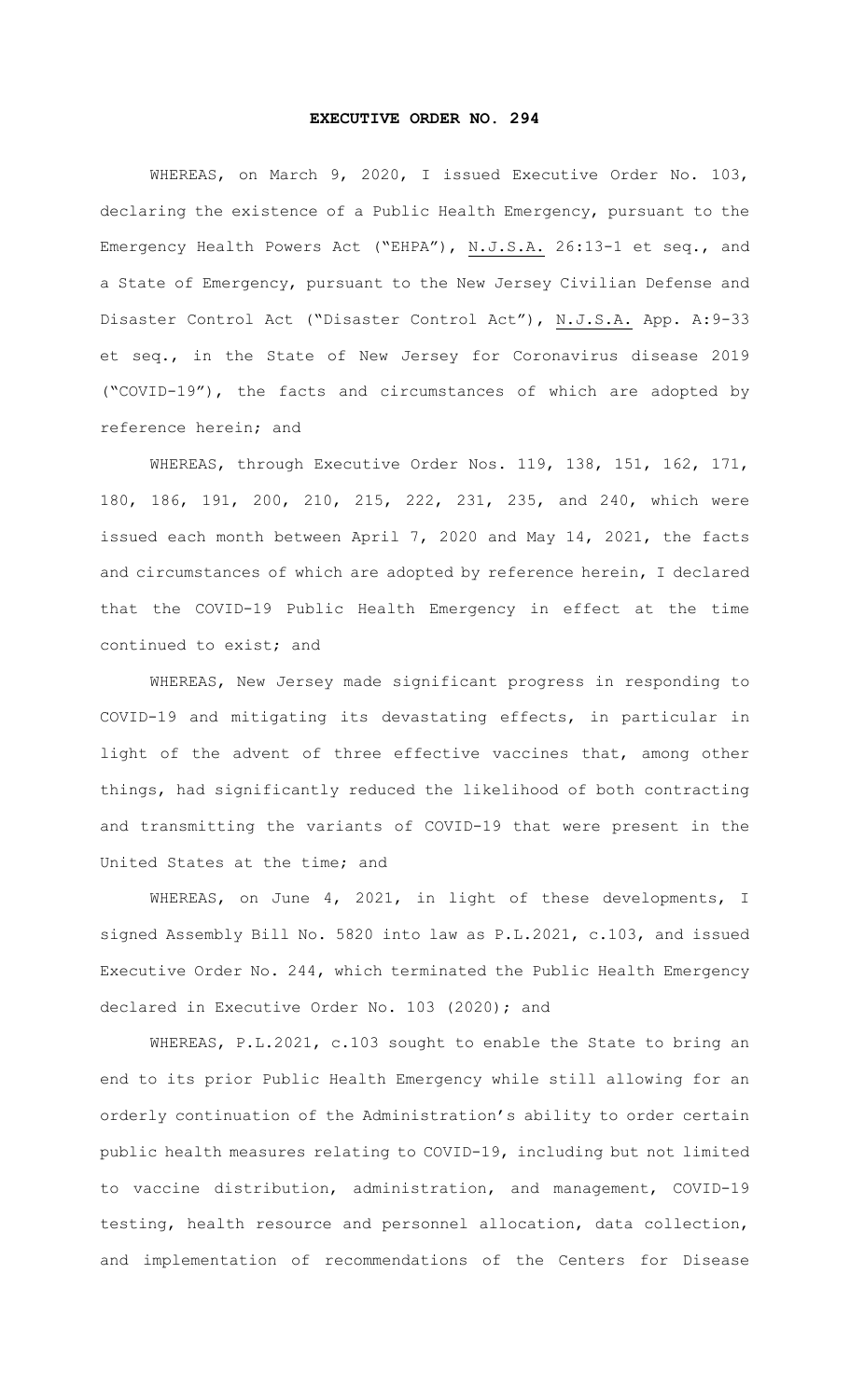Control and Prevention ("CDC") to prevent or limit the transmission of COVID-19, including in specific settings; and

WHEREAS, P.L.2021, c.103 explicitly maintained the State of Emergency declared in Executive Order No. 103 (2020), and stated it would in no way diminish, limit, or impair the powers of the Governor to respond to any of the threats presented by COVID-19 pursuant to the Disaster Control Act; and

WHEREAS, in addition to leaving the prior State of Emergency in effect, nothing in P.L.2021, c.103 prevented the Governor from declaring any new public health emergency under the EHPA, N.J.S.A. 26:13-1 et seq., should the evolving circumstances on the ground require such a declaration; and

WHEREAS, on July 6, 2021, the U.S. Department of Justice, Office of Legal Counsel issued an opinion concluding that Section 564 of the Food, Drug, and Cosmetic Act, 21 U.S.C. § 360bbb-3 does not prohibit public or private entities from imposing vaccination requirements while vaccinations are only available pursuant to Emergency Use Authorization (EUA); and

WHEREAS, on November 5, 2021, the federal Centers for Medicare & Medicaid Services ("CMS") issued the Omnibus COVID-19 Health Care Staff Vaccination Interim Final Rule (CMS-3415-IFC) ("CMS Rule"), which was upheld by the United States Supreme Court on January 13, 2022, requiring most Medicare and Medicaid-certified providers' and suppliers' staff to be vaccinated against COVID-19 in order to participate in the Medicare and Medicaid programs; and

WHEREAS, on December 29, 2021, CMS issued guidance for the CMS Rule clarifying the timeframes for compliance and the enforcement actions to which facilities will be subject if their vaccination rates are less than 100 percent by the deadlines set forth therein and are therefore considered non-compliant; and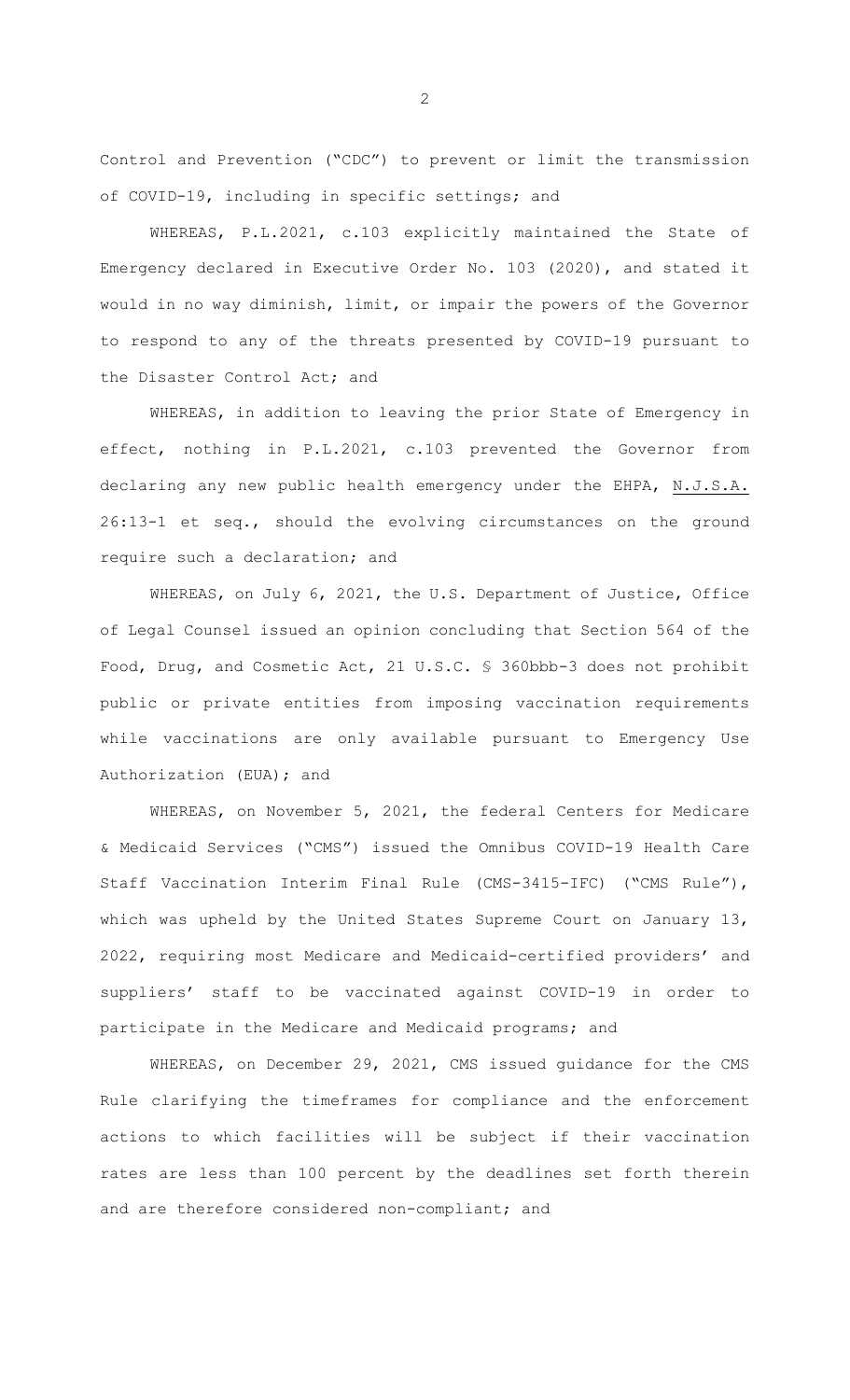WHEREAS, on January 11, 2022, due to the surge of cases and hospitalizations tied to the new variants of COVID-19, I signed Executive Order No. 280, declaring the existence of a new Public Health Emergency, pursuant to the EHPA, N.J.S.A. 26:13-1 et seq., and continuing the State of Emergency declared in Executive Order No. 103 (2020) pursuant to the Disaster Control Act, N.J.S.A. App. A:9-33 et seq., in the State of New Jersey; and

WHEREAS, on January 19, 2022, I signed Executive Order No. 283, requiring all covered health care and high-risk congregate settings to maintain a policy that requires all covered workers to provide adequate proof to the health care and high-risk congregate settings that they are up to date with their COVID-19 vaccinations, including any booster shots for which they are eligible; and

WHEREAS, on February 10, 2022, I signed Executive Order No. 288, which declared that the Public Health Emergency declared in Executive Order No. 280 (2022) continued to exist and that all Executive Orders issued, in whole or in part in response to the COVID-19 Public Health Emergency, including Executive Order No. 283 (2022), remain in full force and effect; and

WHEREAS, on March 2, 2022, I issued Executive Order No. 290, clarifying and extending the timeframes within which covered settings must require their covered workers to comply with the vaccination and booster requirements set forth in Executive Order No. 283 (2020); and

WHEREAS, on March 4, 2022, I issued Executive Order No. 292 terminating the public health emergency declared in Executive Order No. 280 (2022) effective March 7, 2022, while continuing the State of Emergency declared in Executive Order No. 103 (2020); and

WHEREAS, Executive Order No. 292 (2022) stated that Executive Order Nos. 283 and 290 remain in full force and effect pursuant to the Disaster Control Act, N.J.S.A. App. A: 9-33 et seq.; and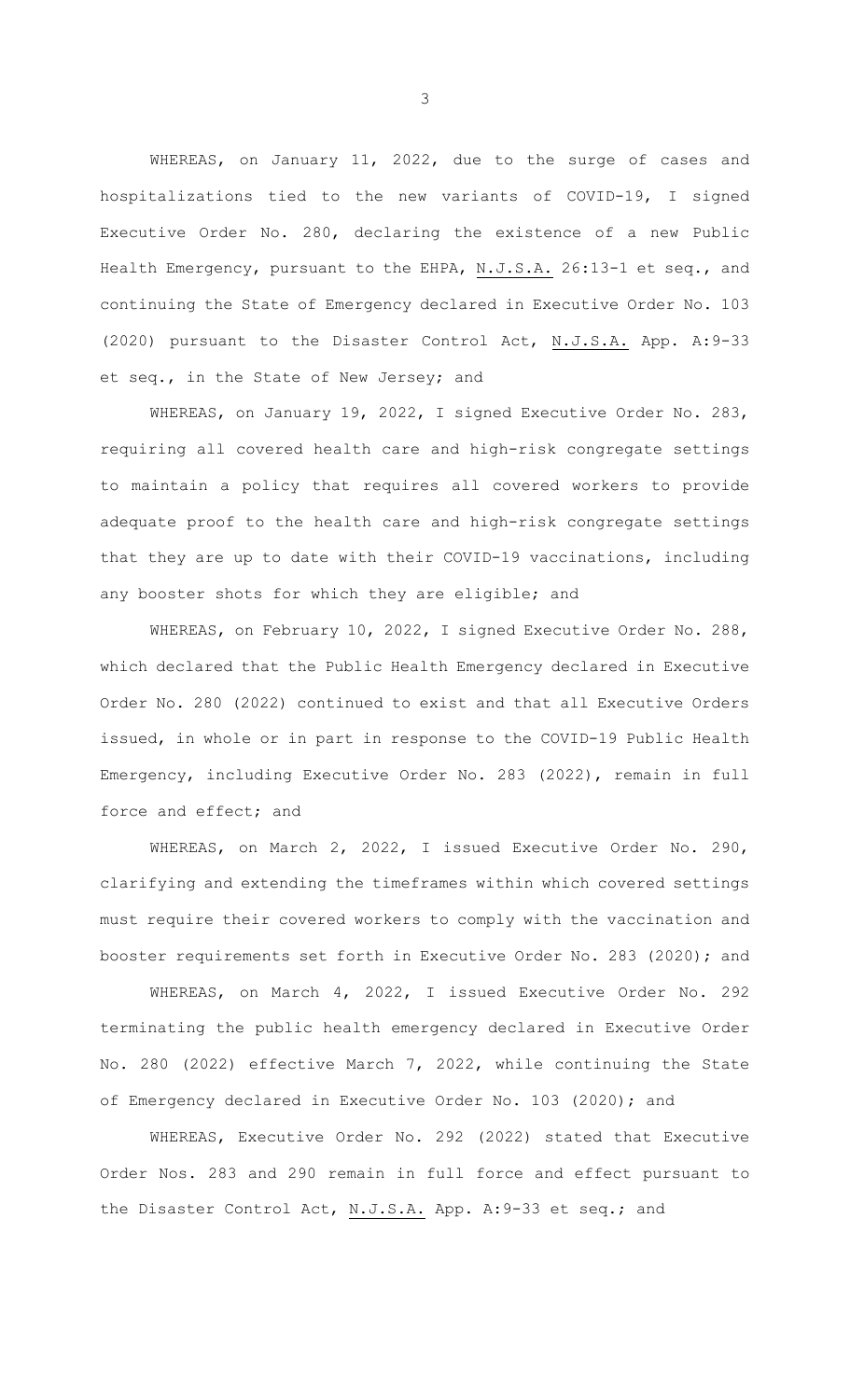WHEREAS, because vaccines are effective at preventing severe illness, hospitalizations, and death, including from the Omicron variant, the CDC has noted that the recent emergence of this variant emphasizes the importance of vaccination and boosters; and

WHEREAS, according to the CDC, studies show that after getting the primary series of a COVID-19 vaccine, protection against the virus and the ability to prevent infection may decrease over time, in particular due to transmissibility and severity of different variants circulating at different times; and

WHEREAS, although the COVID-19 vaccines remain effective in preventing severe disease, recent data suggests their effectiveness at preventing infection or severe illness wanes over time; and

WHEREAS, the CDC has reported that vaccinated people who receive a COVID-19 booster are likely to have a stronger protection against contracting and transmitting COVID-19, particularly the Omicron variant, and stronger protection against serious illness, including hospitalizations and death; and

WHEREAS, the CDC has advised that additional public health action is necessary to prevent severe impacts on the health of individuals and the health care system due to the spread of the Omicron variant as well as other new variants; and

WHEREAS, the CDC has confirmed that the Omicron variant and other new variants have increased transmissibility and an increased ability to evade immunity conferred by past infection or vaccination; and

WHEREAS, on March 29, 2022, the Food and Drug Administration ("FDA") issued an updated emergency use authorization for a second mRNA booster dose; and

WHEREAS, on March 30, 2022, the CDC updated their guidance to allow certain populations to receive a second booster dose to increase their individual protection; and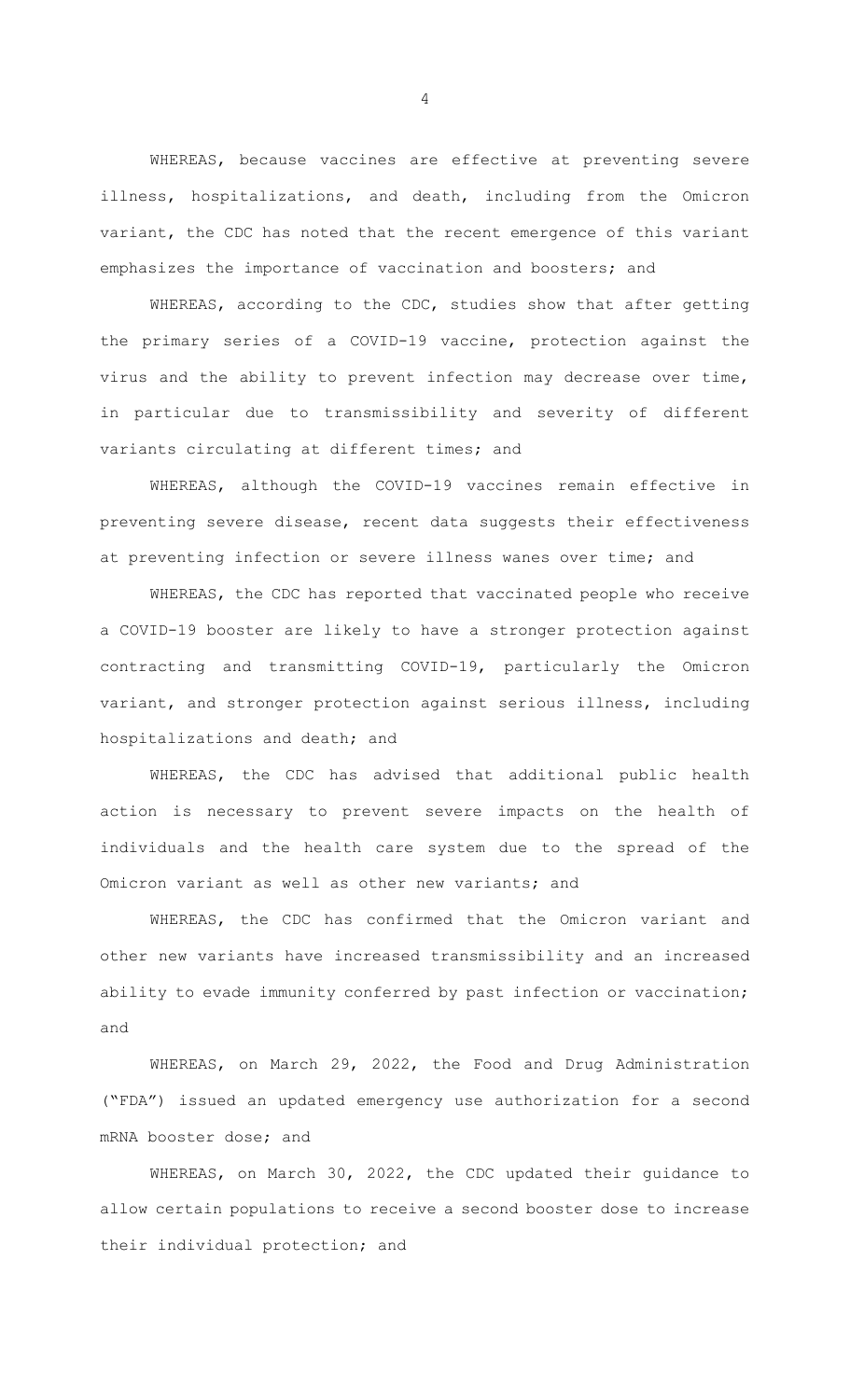WHEREAS, the CDC advised that all people 50 years of age and older, people 12 years of age and older who are moderately or severely immunocompromised, and people 18 through 49 years of age who received a Johnson & Johnson/Janssen primary series and a Johnson & Johnson/Janssen first booster are eligible for a second mRNA booster dose at least four months after their first booster dose; and

WHEREAS, as of March 30, 2022, the CDC advised that, while some individuals are eligible to get a second booster dose, the CDC currently considers a person boosted and up to date with their COVID-19 vaccination after receiving their first booster dose at this time; and

WHEREAS, because the CDC has not recommended that a second booster dose is necessary to be up to date with the COVID-19 vaccination at this time, and to ensure the flexibility to act consistently with the most current and appropriate scientific research, it is appropriate to clarify the requirements for compliance set forth in Executive Order No. 283 (2022) and further revised in Executive Order No. 290 (2022) to limit the definition of "up to date" to include only one booster dose and to clarify that a second booster dose is not required; and

WHEREAS, the Constitution and statutes of the State of New Jersey, particularly the provisions of N.J.S.A. 26:13-1 et seq., N.J.S.A. App. A:9-33 et seq., N.J.S.A. 38A:3-6.1, and N.J.S.A. 38A:24 and all amendments and supplements thereto, confer upon the Governor of the State of New Jersey certain emergency powers, which I have invoked;

NOW, THEREFORE, I, PHILIP D. MURPHY, Governor of the State of New Jersey, by virtue of the authority vested in me by the Constitution and by the Statutes of this State, do hereby ORDER and DIRECT:

1. Covered health care settings subject to the CMS Rule must maintain a policy pursuant to Executive Order No. 283 (2022) that requires covered workers to provide adequate proof that they are up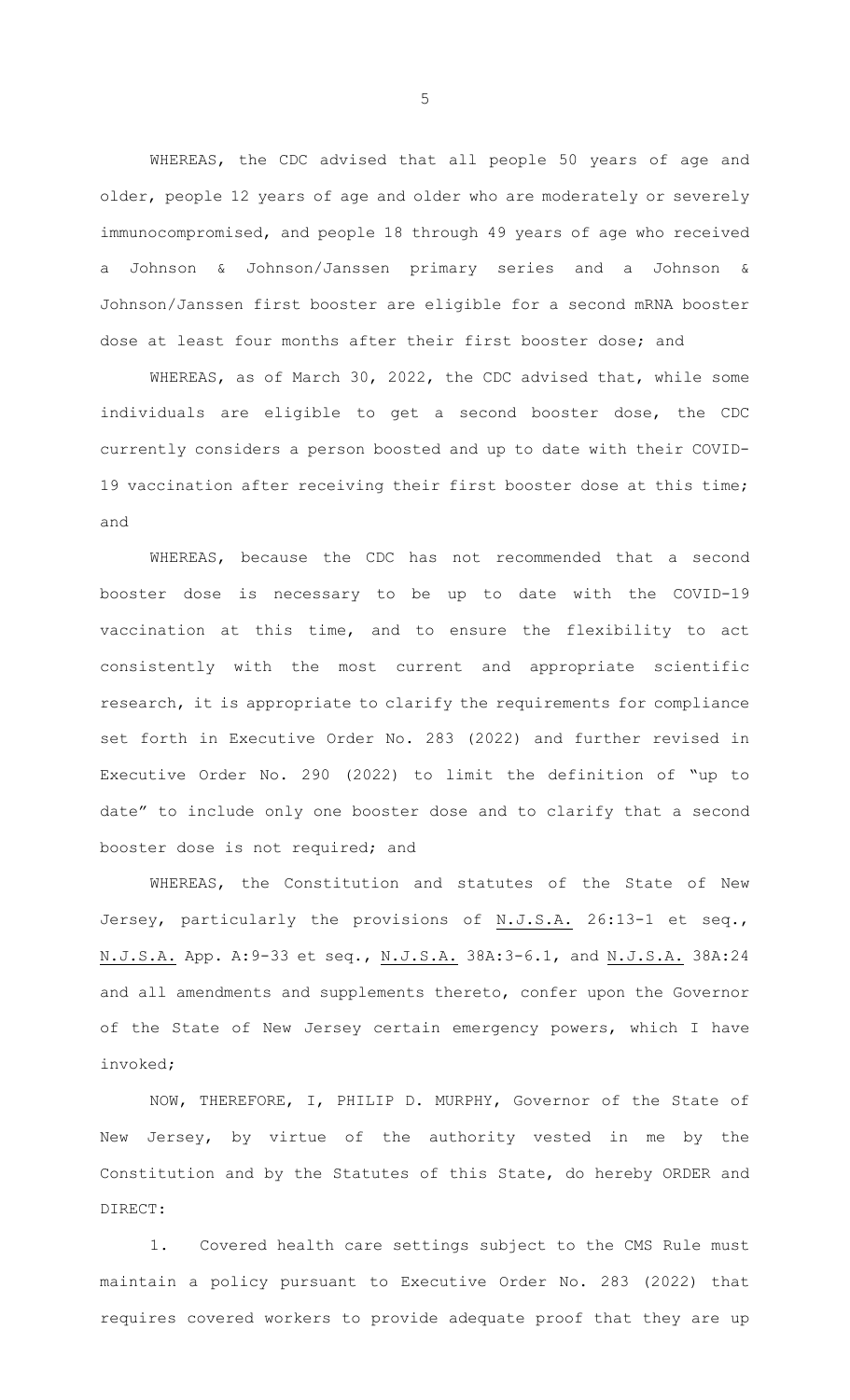to date with their COVID-19 vaccinations according to the following schedule:

- a. Unvaccinated covered workers must obtain their primary series of a COVID-19 vaccination pursuant to the timeframes set forth by CMS; and
- b. All covered workers must provide adequate proof that they have received their first booster dose by April 11, 2022, or within 3 weeks of becoming eligible for their first booster dose, whichever is later.

2. Covered health care settings not subject to the CMS Rule and covered high-risk congregate settings must maintain a policy pursuant to Executive Order No. 283 (2022) that requires covered workers to provide adequate proof that they are up to date with their COVID-19 vaccinations according to the following schedule:

- c. Unvaccinated covered workers must obtain their first dose of the primary series of a COVID-19 vaccination by February 16, 2022; and
- d. All covered workers must provide adequate proof that they are up to date with their COVID-19 vaccination by May 11, 2022; provided however, that as to having received their first booster dose, covered workers must provide adequate proof that they are up to date with their COVID-19 vaccinations by May 11, 2022, or within 3 weeks of becoming eligible for their first booster dose, whichever is later.

3. Paragraph 8 of Executive Order No. 283 (2022) is hereby modified as follows: For purposes of this Order, a covered worker shall be considered "up to date with their COVID-19 vaccinations" if they have received a primary series, which consists of either a 2 dose series of an mRNA COVID-19 vaccine or a single dose COVID-19 vaccine, and the first booster dose for which they are eligible as recommended by the CDC. Covered workers will only be considered up to date with their vaccinations where they have received a COVID-19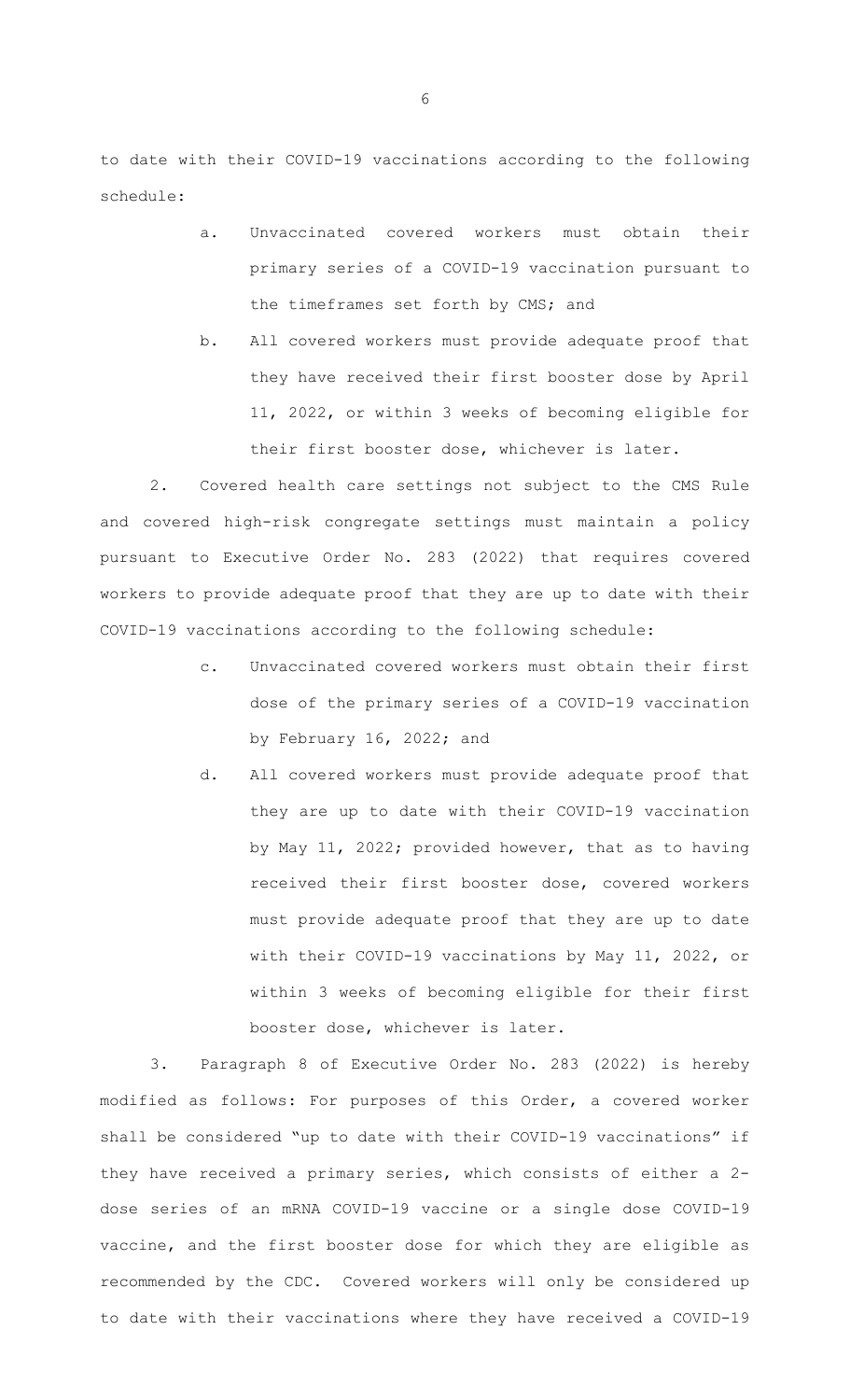vaccine that is currently authorized for emergency use by the FDA or the World Health Organization (WHO), or that is approved for use by the same. Covered workers who are not up to date with their vaccinations, or for whom vaccination status is unknown or who have not provided sufficient proof of documentation, must be considered noncompliant for purposes of this Order.

4. The Commissioner of the Department of Health ("DOH") is hereby authorized to issue a directive supplementing the requirements outlined in this Order, which may include, but not be limited to, any requirements for reporting vaccination data to the DOH. Action taken by the Commissioner of DOH pursuant to this Order shall not be subject to the requirements of the Administrative Procedure Act, N.J.S.A. 52:14B-1 et seq.

5. Paragraphs 1, 2, and 8 of Executive Order No. 283 (2022) and Paragraphs 1 and 2 of Executive Order No. 290 (2022) are hereby superseded to the extent they are inconsistent with this Order.

6. The State Director of Emergency Management, who is the Superintendent of State Police, shall have the discretion to make additions, amendments, clarifications, exceptions, and exclusions to the terms of this Order.

7. It shall be the duty of every person or entity in this State or doing business in this State and of the members of the governing body and every official, employee, or agent of every political subdivision in this State and of each member of all other governmental bodies, agencies, and authorities in this State of any nature whatsoever, to cooperate fully in all matters concerning this Order, and to cooperate fully with any Administrative Orders issued pursuant to this Order.

8. No municipality, county, or any other agency or political subdivision of this State shall enact or enforce any order, rule, regulation, ordinance, or resolution which will or might in any way conflict with any of the provisions of this Order, or which will or might in any way interfere with or impede its achievement.